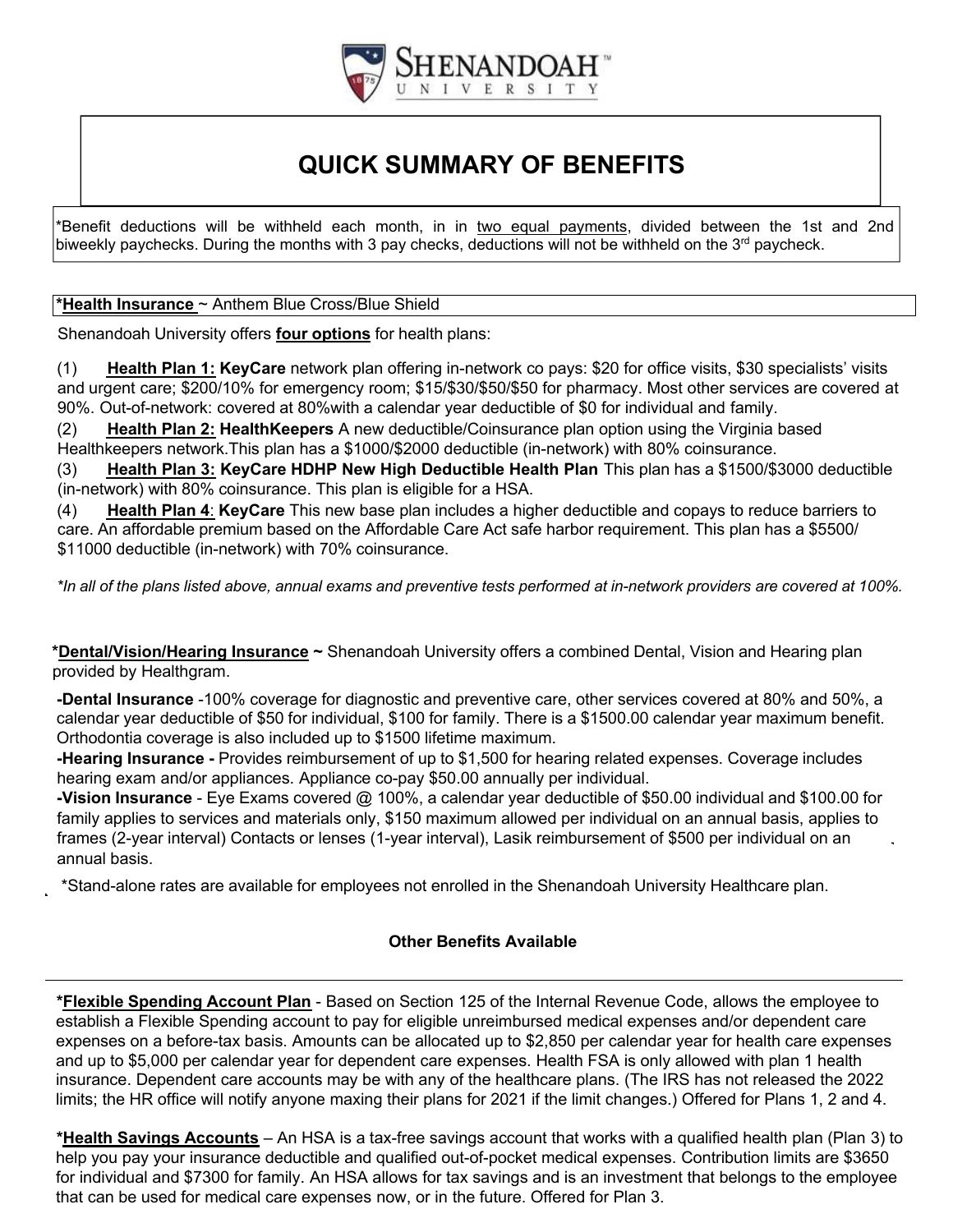**Life, Accidental Death & Dismemberment Insurance** - Provided at no cost to the employee. Coverage is three times an employee's annual salary. Coverage amounts beyond \$50,000 are subject to taxes based on IRS regulations.

**\*Supplemental Life Insurance** – A voluntary benefit to add additional life insurance for an employee, a spouse/partner, or children. The employee elected premium rate is paid after-tax on a voluntary basis through payroll deductions. **Those currently enrolled in supplemental life can increase the employee amount by \$10,000 during open enrollment without a medical questionnaire. New enrollment allowed with medical questionnaire approval.**

**Disability Insurance** – Eligible after 6 months of service and provided at no cost to the employee. Short Term Disability Insurance is coverage at 60% of the employee's monthly salary to a maximum of \$5,000 per month beginning the first day for accidents and after 14 days for illness. Long Term Disability is also provided at no cost to the employee.

**Retirement Plan –** We now offer two options for retirement plans, the traditional 403b (pre-tax) plan and a ROTH elective deferral (after-tax plan.) An employee can contribute to either plan as early as their first day of employment up to the maximums allowed by the IRS.

Once an employee has met the one-year employment requirement for SU to match your contribution, SU will contribute 3% of your gross salary over and above any SU match you select, into the 403b plan. The employer contribution is then increased 1% for each percent the employee contributes, up to a maximum match contribution of 5%. *\*\*matching benefits currently modified due to COVID 19.* 

If you choose your contribution to go into the 403b plan, both the employee and employer portion will be deposited into the 403b plan. If you choose the ROTH elective deferral plan, all employee contributions will be deposited into the ROTH and all matching contributions into the 403b.

Matching on the 403b and ROTH (or a combination of both) by SU will not exceed 5%. (The total SU contribution including the 3% default into the 403b will not exceed 8%.) *\*\*matching benefits currently modified due to COVID 19.* 

**Enrollment changes are allowed at any time throughout the year. Additional money can be contributed to either plan, above the matching, up to the IRS maximum contribution for your age (The IRS 2022 numbers**  limits are \$20,500 under age 50 or \$27,000 over age 50.) Benefit is withheld on all 26 biweekly paychecks per year.

**\*Accident Insurance –**Keep your finances on track when an accident happens. Having an accident doesn't just hurt you — it can also damage your finances. Your medical insurance will cover some of the expenses, but you will be left to foot the bills for your copays and deductible. Those can add up fast, especially if you're unable to work while you recover. That's where Group Accident insurance comes in: It helps protect your bank account from the out-of-pocket expenses that can come with an injury — whether you're coping with a broken arm or recovering from a serious car accident.

**\*Critical Illness Insurance -** Help cover out-of-pocket expenses associated with a serious illness. You may have medical insurance. But that doesn't mean you're covered for all of the expenses resulting from a serious illness that you probably haven't budgeted for — things like copays, deductibles, loss of income, child care and travel expenses. Group Critical Illness insurance helps fill the gap caused by these out-of-pocket costs, creating a financial safety net for you and your family.